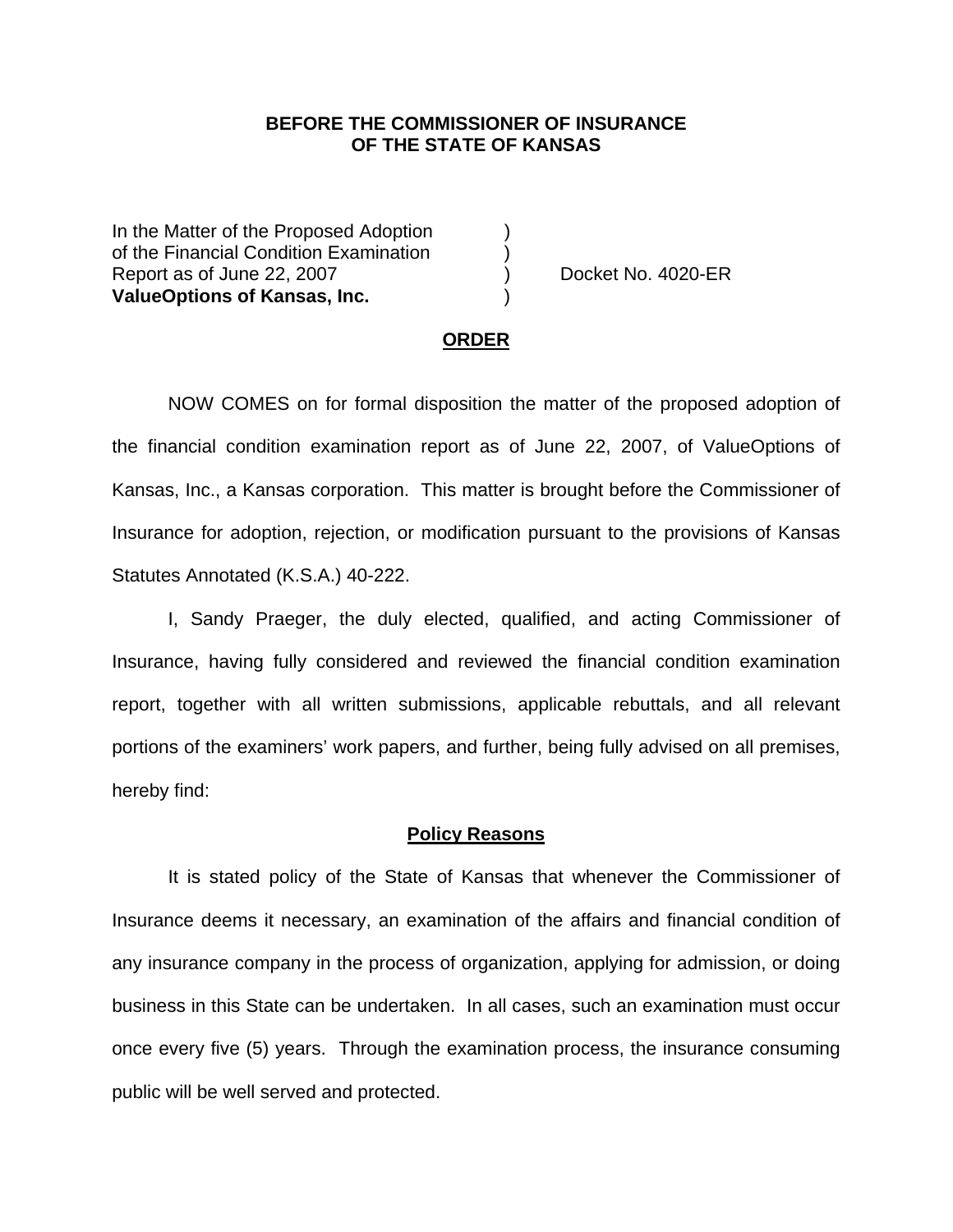#### **Findings of Fact**

 1. The Commissioner of Insurance has jurisdiction over this matter pursuant to K.S.A. 40-222.

 2. An examination of ValueOptions of Kansas, Inc. was undertaken by the Kansas Insurance Department and was completed on June 25, 2007.

 3. The examiner-in-charge tendered and filed with the Kansas Insurance Department a verified written report of the examination within thirty (30) days following completion of the examination, to wit; June 22, 2007.

 4. Following receipt of the verified report, the Kansas Insurance Department transmitted the report to ValueOptions of Kansas, Inc. on June 25, 2007, with a duly executed notice advising the company of its opportunity to prepare and submit to the Kansas Insurance Department a written submission or rebuttal with respect to any and all matters contained in the report. ValueOptions of Kansas, Inc. was further advised that any written submission or rebuttal needed to be filed with the Kansas Insurance Department no later than thirty (30) days after receipt of the verified report.

 5. ValueOptions of Kansas, Inc. has never filed a written submission or rebuttal with the Kansas Insurance Department.

 6. Within thirty (30) days of the end of the time period allowed for written submission or rebuttal, the Commissioner of Insurance fully reviewed the report, together with all written submissions and rebuttals provided by ValueOptions of Kansas, Inc. The Commissioner of Insurance further reviewed all relevant workpapers.

 7. No other written submissions or rebuttals were submitted by ValueOptions of Kansas, Inc..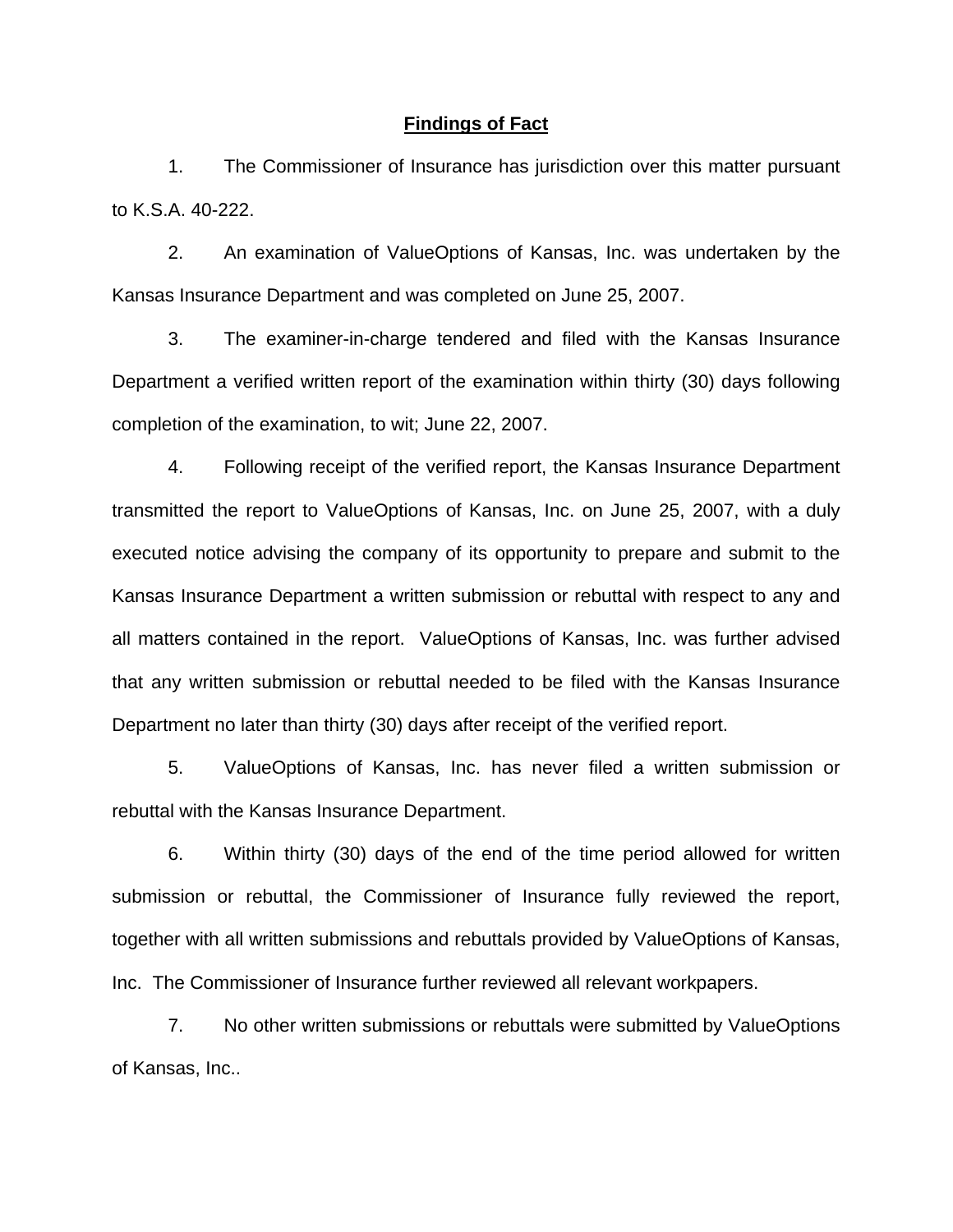# **Conclusion of Law**

8. K.S.A. 40-222(k)(2) provides:

"Within 30 days of the end of the period allowed for the receipt of written submissions or rebuttals, the commissioner shall fully consider and review the report, together with any written submissions or rebuttals and any relevant portions of the examiners workpapers and enter an order:

- (A) Adopting the examination report as filed or with modification or corrections. If the examination report reveals that the company is operating in violation of any law, regulation or prior order of the commissioner, the commissioner may order the company to take any action the commissioner considers necessary and appropriate to cure such violations; or
- (B) rejecting the examination report with directions to the examiners to reopen the examination for purposes of obtaining additional data, documentation or information, and refiling pursuant to subsection (k); or
- (C) call and conduct a fact-finding hearing in accordance with K.S.A. 40- 281 and amendments thereto for purposes of obtaining additional documentation, data, information and testimony."
- 9. Based upon the Finding of Fact enumerated in paragraphs #1 through #7

above, the financial condition examination report as of June 22, 2007, of ValueOptions

of Kansas, Inc. should be adopted.

## **IT IS THEREFORE, BY THE COMMISSIONER OF INSURANCE, ORDERED THAT:**

 1. The financial condition examination report as of June 22, 2007, of ValueOptions of Kansas, Inc., hereby is adopted.

 2. The Commissioner of Insurance retains jurisdiction over this matter to issue any and all further Orders deemed appropriate or to take such further action necessary to dispose of this matter.